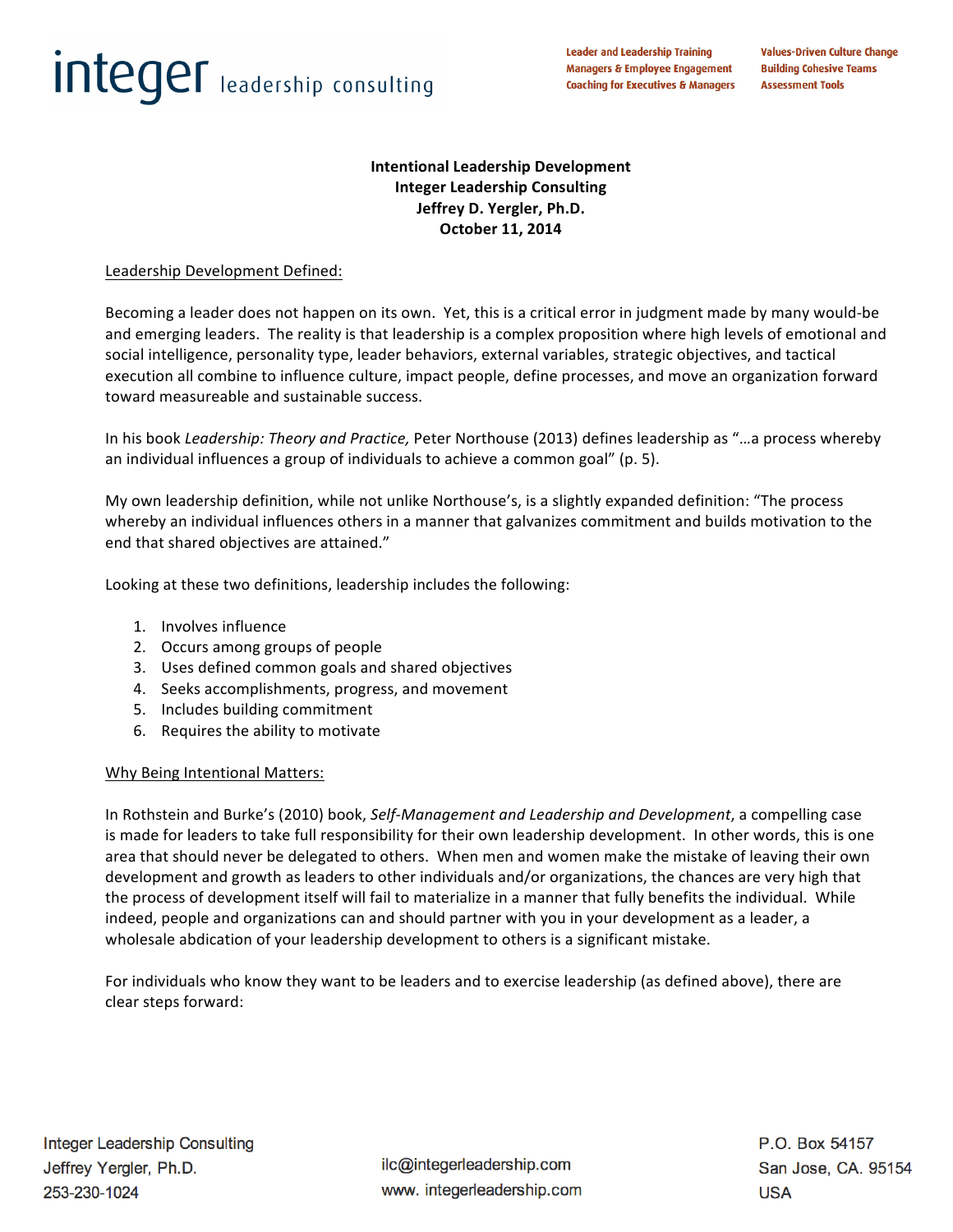## Strategies for Personal Clarity:

- 1. Answer the questions, "Why do I want to lead?" and "In what *type* of organization do I see myself leading in the future?"
- 2. Build clarity on your work style, leadership style, personality type, emotional intelligence, and social intelligence by taking assessments that address each of these areas. The more self-knowledge, the better.
- 3. Identify and ask peer mentors and actively engaged professionals, those who you admire and respect and who represent/embody many of the leader and leadership characteristics that you value, to spend designated time providing feedback based on questions you ask and observations/insights they have gathered through their years of experience.
- 4. Immediately and always choose to place yourself in opportunities that will (1) leverage the strengths and experiences you already possess and/or (2) invite you to stretch and grow further in a manner that will add to your leadership portfolio.
- 5. Carefully examine and "mine" any experience for insights about your personal and professional development

## Strategies for Professional Clarity:

- 1. Build a Leadership Development Strategic and Tactical Plan. This involves defining your objectives for leader and leadership development over a 1-,  $3-$ ,  $5-$ , and  $7-$ year period of time. Then develop those tactics that will define your progress toward the goals within the interim periods.
- 2. On your own, take advantage of workshops, seminars, and presentations that address some aspect of leadership development. Also attend events that feature successful leaders in a variety of industries.
- 3. Take courses that address leadership and managerial excellence. Consider certificates or badges that speak to specialized knowledge in areas of leadership.
- 4. Begin a leadership library. Ask key leaders that you meet what one or two books they would recommend, purchase the books, and read them carefully.
- 5. Hire a professional career or executive coach at different points to engage in conversation, reflection, assessments, mid-course corrections, and to process experiences that can fuel further learning and strategic/tactical development.
- 6. Look and ask for opportunities at the university within internship programs and in your paid career positions to provide leadership. Volunteer often if those opportunities invite you to lead or co-lead processes, projects, and/or, most importantly, influence, support, and encourage people.

#### Key Leadership Development Strategies that Yield Dividends:

- 1. Value and build conscious awareness of yourself as a leader.
- 2. Build authenticity and transparency.
- 3. Value people first and what people can do second.
- 4. Maintain self-care as a way of delivering quality to others.
- 5. Look for key and critical opportunities to increase self-knowledge, special knowledge of leadership practices, knowledge of human behavior, etc.
- 6. Take advantage of assessments and diagnostics that provide valuable feedback on you as a person and leader.
- 7. Avoid hubris and embrace humility while also expressing confidence and sharing expertise. Choose to be effective first and powerful/effective second.